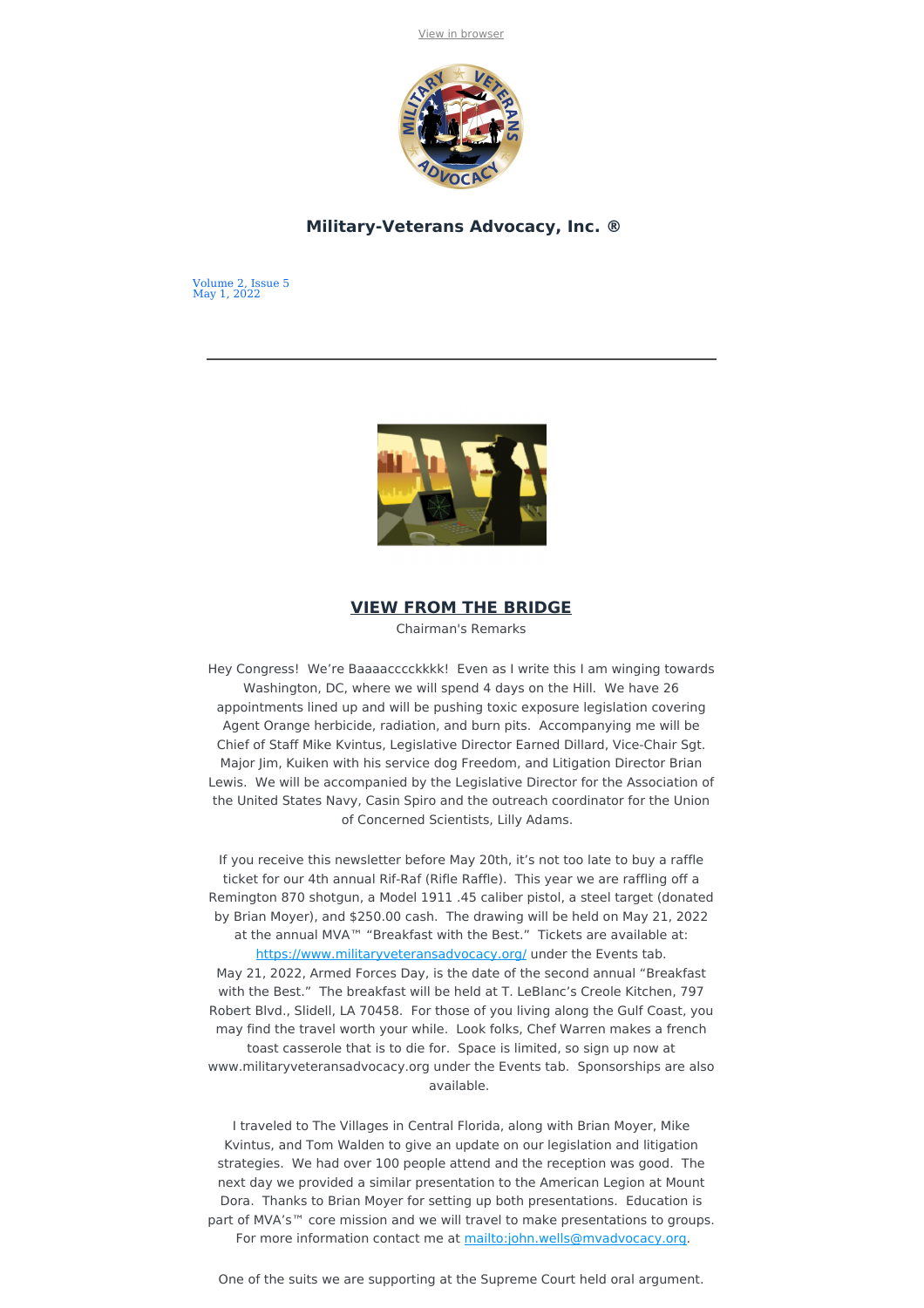Mel Bostwick, of the Orrick law firm argued the case of George v. McDonough. Mel is the attorney who argued the final argument in the Procopio case. The matter in George concerns Clear and Unmistakable Error (CUE). The VA contends that if they relied upon a regulation that was later found to be invalid, that this did not constitute Clear and Unmistakable error. Mr. George disagrees. MVA™ supported Mr. George in this case arguing that Congress intended the application of an invalid regulation, especially one that conflicts with a statute, to be clear and unmistakable error. The critical factor is that CUE is retroactive of the date of the first claim. Winning this case will result in a windfall of retroactive benefits for tens of thousands of veterans.

A special thanks to Linda Jo Heffner, author of Tainted Seas - My Sailor's Story. I was honored to write the forward for her book and a portion of the proceeds were donated to MVA™.

The PACT Act remains mired in Committee. We still have sufficient legislative days to get it passed, but as of this date, we do not have sufficient votes to bring it to the floor. Please contact your Senators and ask them to support the PACT Act. It affects Guam, American Samoa, Thailand, Laos, Cambodia, radiation veterans, and burn pits.

No word yet on the promised appointment with the VA Secretary. Still waiting.

I want to thank everyone who has donated to MVA™ or purchased a raffle ticket. Your support is appreciated.

We currently have over 1700 members IF everyone would send in their renewal for 2022. This will bring us closer to that magic 2000 number.

If you know of a veteran's widow, they are eligible for a free membership. Contact mailto: Robin. Barr@mvadvocacy.org. If you are having financial issues, Robin also has gift memberships available. Any membership questions - contact Robin.

Please check out the MVA Marketplace on our website.

So until next month, stay steady on course.

John B. Wells CDR USN (ret) Chairman



# **BILL OF THE WEEK**

Please support the MVA™ bill of the week. It takes a minute to register and seconds to send the pre-written email to your Member of Congress and Senators. This allows you to provide your input to Congress, support MVA™, and support your fellow veterans. Please scroll through and support all or some of our bills of the week.

**<https://www.militaryveteransadvocacy.org/bill-of-the-week.html>**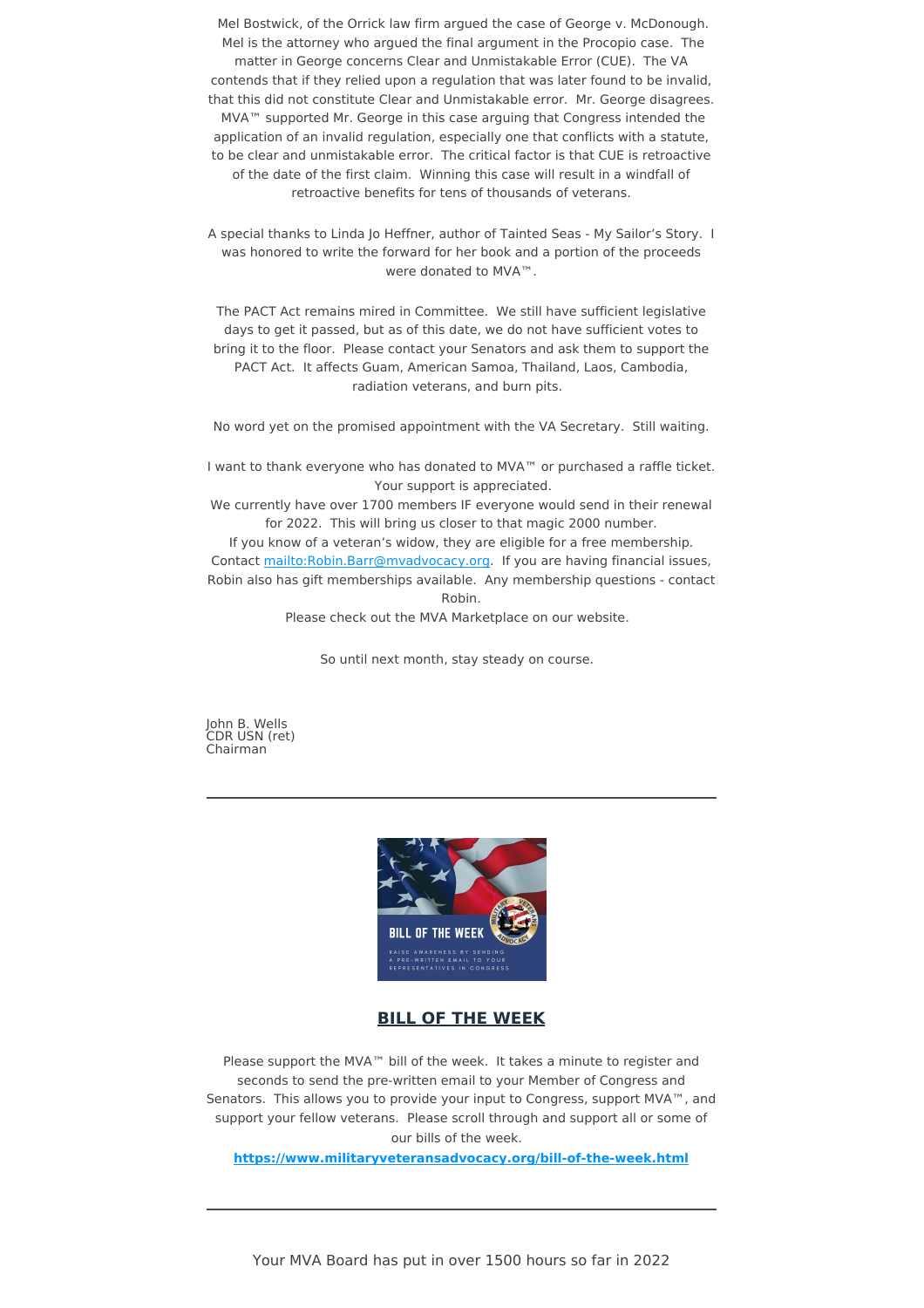### **Legislation In Congress**

Two House Veterans' Affairs Subcommittees held a joint hearing focusing on the quality of representation in the VA disability claims process. The hearing discussed the ethical standards concerning VA-accredited Veteran Service Officers (VSO) claim representatives, attorneys, and agents. The Committees also addressed claim consultants who are unaccredited, unregulated, and who also are alleged to charge unreasonable fees and offer inferior service. The Department of Veterans Affairs (VA) has stated that this problem of predatory claims practices has been worsened by the COVID-19 pandemic.

The Office of General Counsel does a substandard job of regulating VSOs and often seem more interested in form than substance. But there is at least some regulation. These unaccredited companies receive no oversight. Military-Veterans Advocacy® has submitted written testimony recommending regulation of these organizations and wider choice for veterans including involvement of attorneys at the Regional Office level.

### **VA Pension for Survivors**

This Memorial Day, as we honor the men and women who died while serving in the U.S. military, we also remember the families they left behind. If you're the surviving spouse or child of a deceased wartime Veteran, you may be eligible for VA's Survivor Pension program. Memorial Day recognizes those who died in combat but also those who suffered lingering death from herbicide. Check out eligibility requirements. <https://www.va.gov/pension/survivors-pension/>

### **Housing Grants for Disabled Veterans**

Veterans and service members with certain service-connected disabilities can receive housing grants from VA to buy, build, or modify a home to meet their needs and live more independently. Find out if you're eligible for a disability housing grant and how to apply. https://www.va.gov/housing[assistance/disability-housing-grants/](https://www.va.gov/housing-assistance/disability-housing-grants/)

VA compensation and pension (C&P) exams, which are sometimes also called claim exams, are an important part of your claims process. C&P exams help VA rate your disability, which affects how much disability compensation you'll receive. Watch what to expect in your C&P exam. https://www.youtube.com/watch? [v=QKjNuR1fwRM&list=PLrrh23QvVVYhAJ6t3vr81YvDypkezZ2yI&index=2](https://www.youtube.com/watch?v=QKjNuR1fwRM&list=PLrrh23QvVVYhAJ6t3vr81YvDypkezZ2yI&index=2)

## **Editor's note: This article by Jim Absher originally appeared on Military.com, <sup>a</sup> leading source of news for the military and veteran community.**

The Air Mobility Command has announced that Space Available (Space-A) travel on military aircraft has returned for travelers to pre-pandemic availability.

According to a **Press Release**, as of April 22, 2022, all restrictions on Space-A travel had been lifted. The Air Force aims to restore full service by May 13, 2022, according to the release.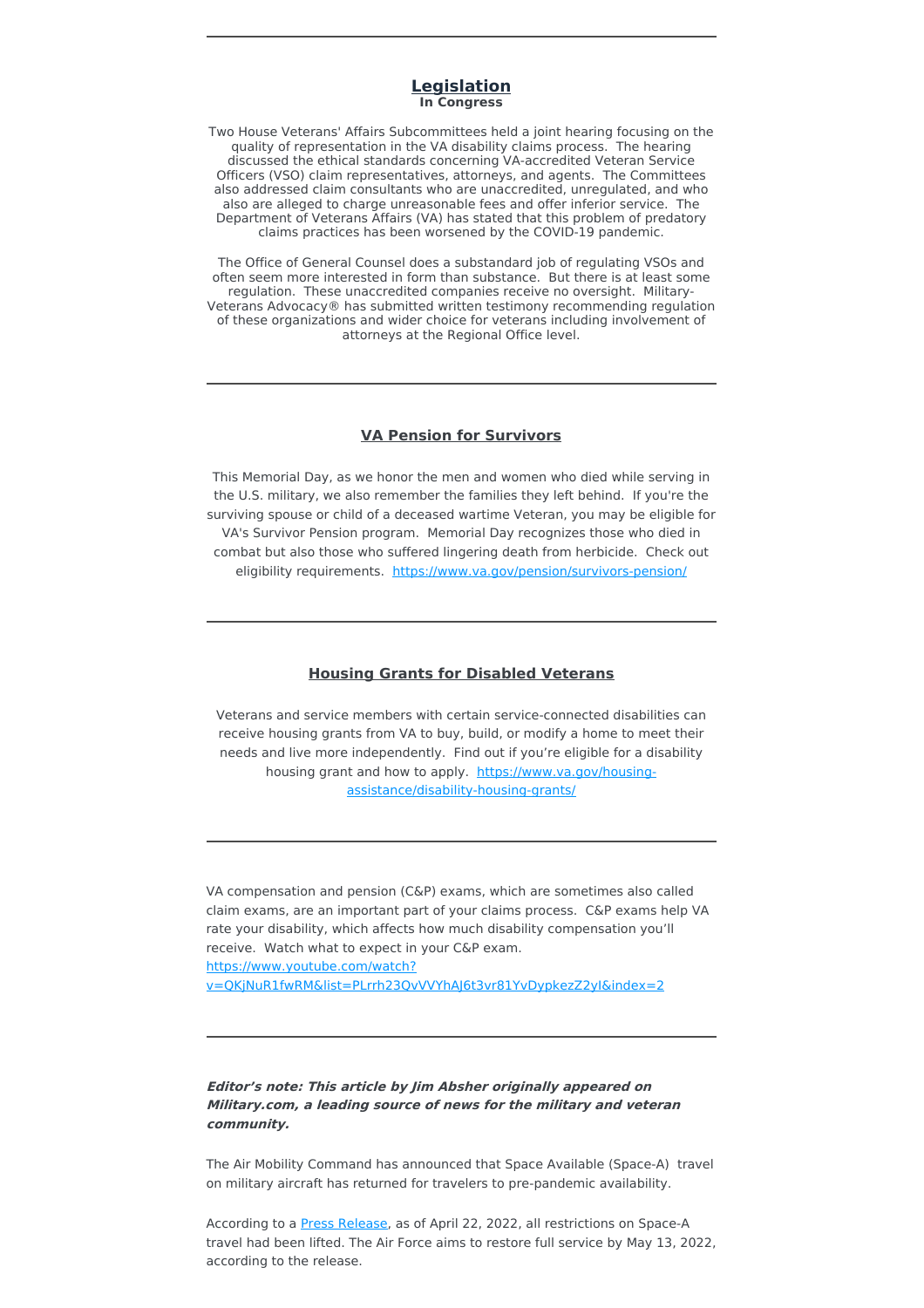#### [RELATED AT MILITARY.COM: Who Is Eligible For [Space-A](https://www.military.com/travel/space-available-flight-eligibility.html) Flights?]

Restrictions put in place early in the COVID-19 pandemic in 2020, effectively shut down all Space-A travel on Air Mobility Command and contracted aircraft for anyone not traveling for medical care or on emergency leave. Now, those blocks will be completely lifted.

While all passengers are required to follow current federal COVID-19 travel procedures, those traveling OCONUS may have additional testing requirements and restrictions for travel to specific countries; those interested may find details on country-specific requirements in the Department of Defense's Electronic Foreign Clearance Guide.

Space-A flights, or military hops, are a unique privilege provided to service members, retirees and their families. Under the Space-A program, eligible passengers can fill unused seats on DoD-owned or -controlled aircraft once all the space-required (duty) passengers and cargo have been accommodated. Space-A flights are available to military members and their families, retirees and some disabled veterans.



# **VETERANS OF PANAMA CANAL ZONE™**



#### **Did you know?**

We are posting more content on the YouTube channel The Travels of Orange?

Boy, Fort Davis area sure looks different with the new canal and bridge. I guess people don't have to wait hours for ships to get across Gatun Locks. It wasn't so bad getting stuck on the Fort Sherman side coming back from the beach thanks to the "hole in the wall."

Since there is Orange, CA, FL, Oranges, Orange parade, orange juice, it is most difficult to find. If you type in czveterans.com it will take you right there.

Our Panama veteran Richard Wyman who served with the 549<sup>th</sup> MPs and was all over Panama guarding our treasures, has been able, using Google Earth, to pinpoint locations on Google Earth of the old Canal Zone, where might be a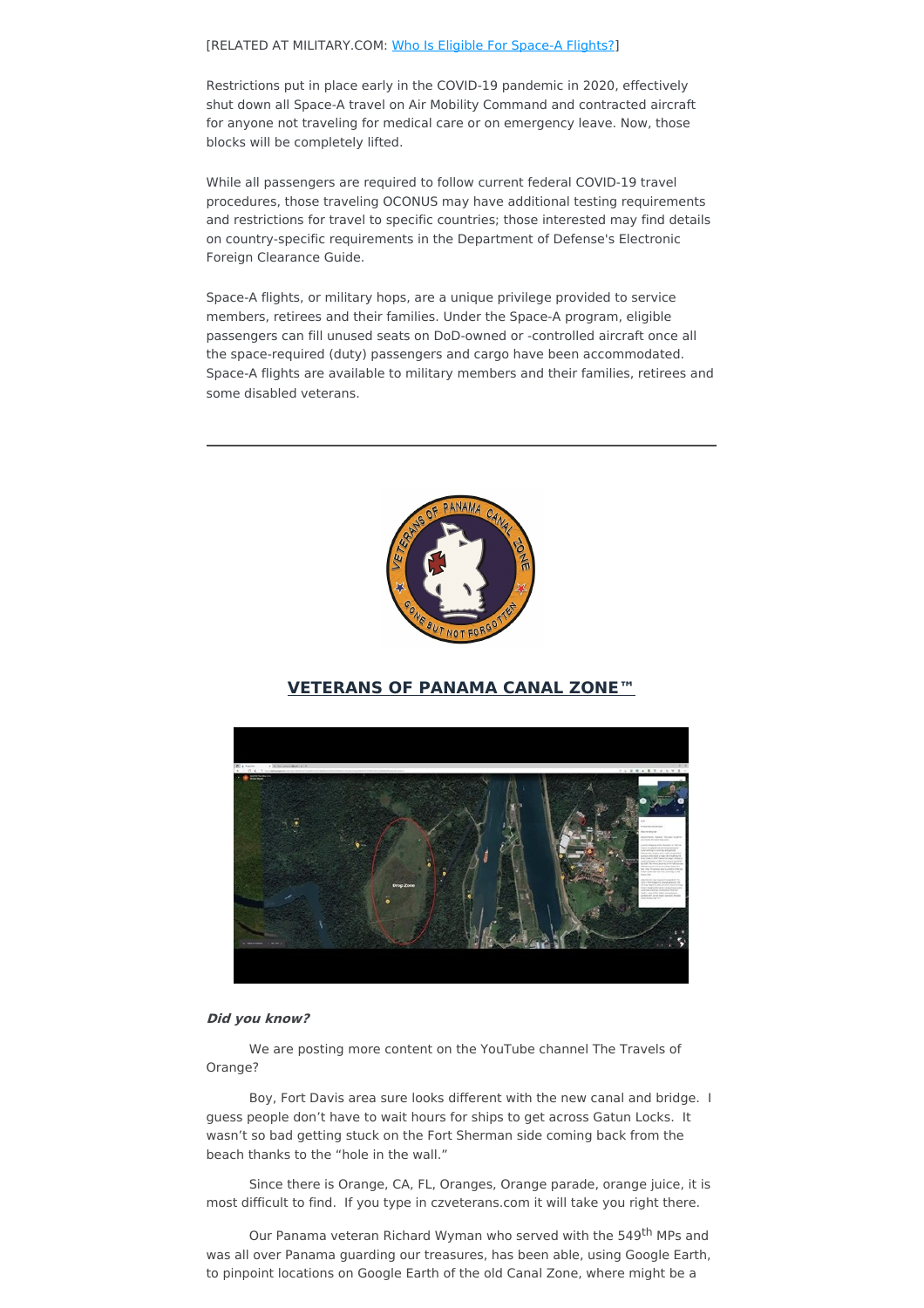good place to test for FOREVER chemicals, should the U.S. Government need to do so.

Personally, with all the shipments we have, the pictures of old AO barrels, the VA Secretary grant, not sure the testing is needed. But should anyone want to, we are producing a map of locations based on a Tropical Test Center map given to me by a veterans' spouse. Her husband worked as a Clerk at the Tropical Test Center.

Many of us came upon these weird sites in the jungle where the jungle was devoid and there were weird things on pedestals testing the tropical sun. I remember one such area out in the jungle, it was the size of a football field and had what seemed to be concrete lecterns and on the top was some kind of something. Some had paint chips, some had parts, just didn't make any sense at the time. But one thing for sure, to me at least, chemicals were used to keep it clear of jungle.

So tune in to czveterans.com. I found the picture of Fort Davis with the new canal particularly interesting as it shows our house where we lived, and about five pinpoints of areas to test very near to our quarters and about 1.35 miles from the edge of the Drop zone. A field right behind our quarters was used for helicopter repelling training. That field was kept clear by spraying.

I asked them one day what they were spraying, and the fellow told me, "Don't worry, lady, it kills bugs, not humans." Sadly, he had no idea and is probably deceased by now. The picture shows the Drop Zone to the left. Our quarters are at the yellow pinpointed location to the right and the red circle without the pinpoint was my husband's office at back of the Motorpool next to the perimeter fence where the hand sprayers would come by often to keep the jungle back. As you can see, there are about five pinpoints for possible testing very close to where we lived! I worked at Communications across the parade field, which also has a yellow pinpoint.

As we see in the TM 632, 2,4-D & 2,4,5-T was used on parade fields to keep down the broadleaf weeds.

#### **Let us hear your story!**

Contact me so we can hear what you saw. Since we have posted Fort Davis; Mt. Hope and Ft Gulick; and Galeta Island and France Field, I am hearing from many Panama veterans on other sites about things they saw online. Contact me and let us all hear from you. The more we produce about what we know, the more the world will know.

By the time you are reading this Newsletter, we hope to have the Ft. Sherman group of videos posted. There are many interesting points, both from the Tropical Test Center map and from veterans who have submitted their input. We are doing all points of interest, so subscribe to my channel so you don't miss new content. And if you want to be part of the content, let me know!

#### **Membership…**

Welcome new members!!! We appreciate your support! Thank you to all who continue to support our push to get Panama recognized as a place where dioxin was used.

We are all playing our part of History in the Making! Together we are changing lives!

Your membership means everything to us as we can't do it without you!

### **Help us get heard!!**

It would be much, much easier to be heard by DC if we had the membership necessary to get Federally recognized. For that, we need members! And lots of them! We are doing all we can to get Panama's grant written into the CFR. Please help us by joining and/or donating today!

Donna Tornoe Director, Veterans of Panama Canal Zone™ Military-Veterans Advocacy, Inc. ®